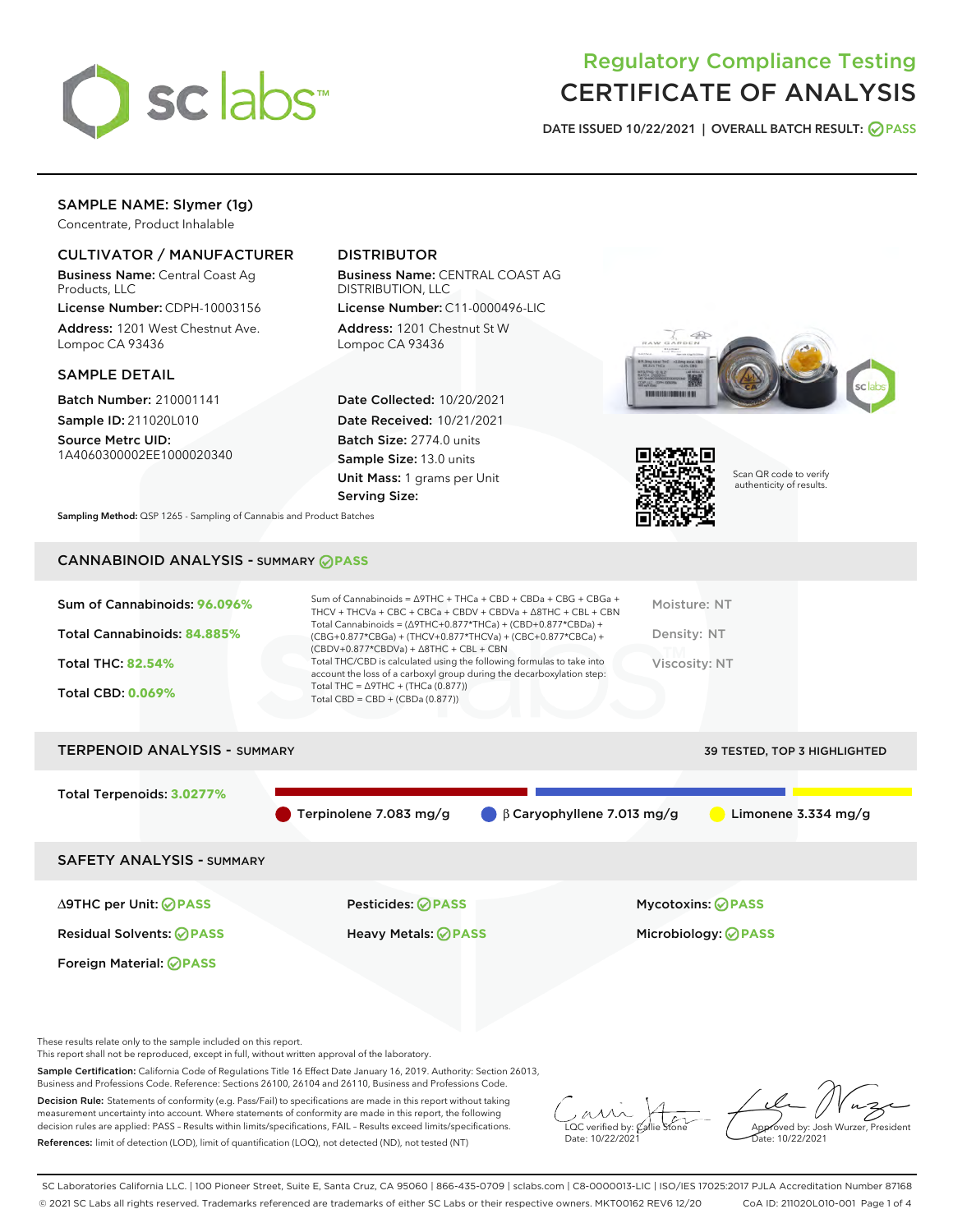



SLYMER (1G) | DATE ISSUED 10/22/2021 | OVERALL BATCH RESULT: 2 PASS

#### CANNABINOID TEST RESULTS - 10/21/2021 2 PASS

Tested by high-performance liquid chromatography with diode-array detection (HPLC-DAD). **Method:** QSP 1157 - Analysis of Cannabinoids by HPLC-DAD

#### TOTAL CANNABINOIDS: **84.885%**

Total Cannabinoids (Total THC) + (Total CBD) + (Total CBG) + (Total THCV) + (Total CBC) + (Total CBDV) + ∆8THC + CBL + CBN

TOTAL THC: **82.54%** Total THC (∆9THC+0.877\*THCa)

TOTAL CBD: **0.069%**

Total CBD (CBD+0.877\*CBDa)

TOTAL CBG: 0.932% Total CBG (CBG+0.877\*CBGa)

TOTAL THCV: 0.975% Total THCV (THCV+0.877\*THCVa)

TOTAL CBC: 0.369% Total CBC (CBC+0.877\*CBCa)

TOTAL CBDV: ND Total CBDV (CBDV+0.877\*CBDVa)

| <b>COMPOUND</b>  | LOD/LOQ<br>(mg/g)          | <b>MEASUREMENT</b><br><b>UNCERTAINTY</b><br>mg/g | <b>RESULT</b><br>(mg/g) | <b>RESULT</b><br>(%) |
|------------------|----------------------------|--------------------------------------------------|-------------------------|----------------------|
| <b>THCa</b>      | 0.05 / 0.14                | ±22.786                                          | 886.60                  | 88.660               |
| <b>A9THC</b>     | 0.06 / 0.26                | ±1.646                                           | 47.85                   | 4.785                |
| <b>THCVa</b>     | 0.07 / 0.20                | ±0.530                                           | 11.12                   | 1.112                |
| <b>CBGa</b>      | 0.1/0.2                    | $\pm 0.45$                                       | 8.7                     | 0.87                 |
| <b>CBCa</b>      | 0.07 / 0.28                | ±0.206                                           | 4.21                    | 0.421                |
| <b>CBG</b>       | 0.06/0.19                  | ±0.067                                           | 1.69                    | 0.169                |
| <b>CBDa</b>      | 0.02/0.19                  | ±0.023                                           | 0.79                    | 0.079                |
| $\triangle$ 8THC | 0.1/0.4                    | N/A                                              | <b>ND</b>               | <b>ND</b>            |
| <b>THCV</b>      | 0.1 / 0.2                  | N/A                                              | <b>ND</b>               | <b>ND</b>            |
| <b>CBD</b>       | 0.07/0.29                  | N/A                                              | <b>ND</b>               | <b>ND</b>            |
| <b>CBDV</b>      | 0.04 / 0.15                | N/A                                              | <b>ND</b>               | <b>ND</b>            |
| <b>CBDVa</b>     | 0.03 / 0.53                | N/A                                              | <b>ND</b>               | <b>ND</b>            |
| <b>CBL</b>       | 0.06 / 0.24                | N/A                                              | <b>ND</b>               | <b>ND</b>            |
| <b>CBN</b>       | 0.1/0.3                    | N/A                                              | <b>ND</b>               | <b>ND</b>            |
| <b>CBC</b>       | 0.2 / 0.5                  | N/A                                              | <b>ND</b>               | <b>ND</b>            |
|                  | <b>SUM OF CANNABINOIDS</b> |                                                  | 960.96 mg/g             | 96.096%              |

#### **UNIT MASS: 1 grams per Unit**

| ∆9THC per Unit                        | 1120 per-package limit     | 47.85 mg/unit<br><b>PASS</b> |
|---------------------------------------|----------------------------|------------------------------|
| <b>Total THC per Unit</b>             |                            | 825.40 mg/unit               |
| <b>CBD per Unit</b>                   |                            | <b>ND</b>                    |
| <b>Total CBD per Unit</b>             |                            | $0.69$ mg/unit               |
| Sum of Cannabinoids<br>per Unit       |                            | 960.96 mg/unit               |
| <b>Total Cannabinoids</b><br>per Unit |                            | 848.85 mg/unit               |
| <b>MOISTURE TEST RESULT</b>           | <b>DENSITY TEST RESULT</b> | <b>VISCOSITY TEST RESULT</b> |

Not Tested

Not Tested

Not Tested

#### TERPENOID TEST RESULTS - 10/22/2021

Terpene analysis utilizing gas chromatography-flame ionization detection (GC-FID). **Method:** QSP 1192 - Analysis of Terpenoids by GC-FID

| <b>COMPOUND</b>                                   | LOD/LOQ<br>(mg/g) | <b>MEASUREMENT</b><br><b>UNCERTAINTY</b><br>mg/g | <b>RESULT</b><br>(mg/g)                          | <b>RESULT</b><br>(%) |  |
|---------------------------------------------------|-------------------|--------------------------------------------------|--------------------------------------------------|----------------------|--|
| Terpinolene                                       | 0.008 / 0.026     | ±0.1452                                          | 7.083                                            | 0.7083               |  |
| $\beta$ Caryophyllene                             | 0.004 / 0.012     | ±0.2497                                          | 7.013                                            | 0.7013               |  |
| Limonene                                          | 0.005 / 0.016     | ±0.0477                                          | 3.334                                            | 0.3334               |  |
| <b>Myrcene</b>                                    | 0.008 / 0.025     | ±0.0347                                          | 2.691                                            | 0.2691               |  |
| $\alpha$ Humulene                                 | 0.009/0.029       | ±0.0693                                          | 2.160                                            | 0.2160               |  |
| $\alpha$ Bisabolol                                | 0.008 / 0.026     | ±0.0659                                          | 1.234                                            | 0.1234               |  |
| Linalool                                          | 0.009 / 0.032     | ±0.0319                                          | 0.839                                            | 0.0839               |  |
| <b>Terpineol</b>                                  | 0.016 / 0.055     | ±0.0500                                          | 0.814                                            | 0.0814               |  |
| Valencene                                         | 0.009 / 0.030     | ±0.0429                                          | 0.622                                            | 0.0622               |  |
| $\beta$ Pinene                                    | 0.004 / 0.014     | ±0.0070                                          | 0.611                                            | 0.0611               |  |
| Fenchol                                           | 0.010 / 0.034     | ±0.0207                                          | 0.534                                            | 0.0534               |  |
| Nerolidol                                         | 0.009 / 0.028     | ±0.0300                                          | 0.477                                            | 0.0477               |  |
| Ocimene                                           | 0.011 / 0.038     | ±0.0126                                          | 0.391                                            | 0.0391               |  |
| $\alpha$ Pinene                                   | 0.005 / 0.017     | ±0.0030                                          | 0.350                                            | 0.0350               |  |
| trans-ß-Farnesene                                 | 0.008 / 0.025     | ±0.0115                                          | 0.323                                            | 0.0323               |  |
| Guaiol                                            | 0.009 / 0.030     | ±0.0118                                          | 0.251                                            | 0.0251               |  |
| $\alpha$ Terpinene                                | 0.005 / 0.017     | ±0.0028                                          | 0.185                                            | 0.0185               |  |
| $\alpha$ Phellandrene                             | 0.006 / 0.020     | ±0.0025                                          | 0.182                                            | 0.0182               |  |
| Caryophyllene<br>Oxide                            | 0.010 / 0.033     | ±0.0083                                          | 0.180                                            | 0.0180               |  |
| $\gamma$ Terpinene                                | 0.006 / 0.018     | ±0.0031                                          | 0.178                                            | 0.0178               |  |
| Geraniol                                          | 0.002 / 0.007     | ±0.0072                                          | 0.163                                            | 0.0163               |  |
| 3 Carene                                          | 0.005 / 0.018     | ±0.0021                                          | 0.146                                            | 0.0146               |  |
| <b>Borneol</b>                                    | 0.005 / 0.016     | ±0.0057                                          | 0.135                                            | 0.0135               |  |
| Sabinene                                          | 0.004 / 0.014     | ±0.0012                                          | 0.100                                            | 0.0100               |  |
| <b>Geranyl Acetate</b>                            | 0.004 / 0.014     | ±0.0024                                          | 0.058                                            | 0.0058               |  |
| Sabinene Hydrate                                  | 0.006 / 0.022     | ±0.0022                                          | 0.057                                            | 0.0057               |  |
| Eucalyptol                                        | 0.006 / 0.018     | ±0.0013                                          | 0.053                                            | 0.0053               |  |
| Camphene                                          | 0.005 / 0.015     | ±0.0005                                          | 0.042                                            | 0.0042               |  |
| Fenchone                                          | 0.009 / 0.028     | ±0.0009                                          | 0.032                                            | 0.0032               |  |
| Citronellol                                       | 0.003 / 0.010     | ±0.0010                                          | 0.020                                            | 0.0020               |  |
| Nerol                                             | 0.003 / 0.011     | ±0.0008                                          | 0.019                                            | 0.0019               |  |
| p-Cymene                                          | 0.005 / 0.016     | N/A                                              | <loq< th=""><th><math>&lt;</math>LOQ</th></loq<> | $<$ LOQ              |  |
| (-)-Isopulegol                                    | 0.005 / 0.016     | N/A                                              | <b>ND</b>                                        | <b>ND</b>            |  |
| Camphor                                           | 0.006 / 0.019     | N/A                                              | ND                                               | ND                   |  |
| Isoborneol                                        | 0.004 / 0.012     | N/A                                              | <b>ND</b>                                        | ND                   |  |
| Menthol                                           | 0.008 / 0.025     | N/A                                              | <b>ND</b>                                        | <b>ND</b>            |  |
| $R-(+)$ -Pulegone                                 | 0.003 / 0.011     | N/A                                              | ND                                               | <b>ND</b>            |  |
| $\alpha$ Cedrene                                  | 0.005 / 0.016     | N/A                                              | ND                                               | <b>ND</b>            |  |
| Cedrol                                            | 0.008 / 0.027     | N/A                                              | <b>ND</b>                                        | <b>ND</b>            |  |
| <b>TOTAL TERPENOIDS</b><br>30.277 mg/g<br>3.0277% |                   |                                                  |                                                  |                      |  |

SC Laboratories California LLC. | 100 Pioneer Street, Suite E, Santa Cruz, CA 95060 | 866-435-0709 | sclabs.com | C8-0000013-LIC | ISO/IES 17025:2017 PJLA Accreditation Number 87168 © 2021 SC Labs all rights reserved. Trademarks referenced are trademarks of either SC Labs or their respective owners. MKT00162 REV6 12/20 CoA ID: 211020L010-001 Page 2 of 4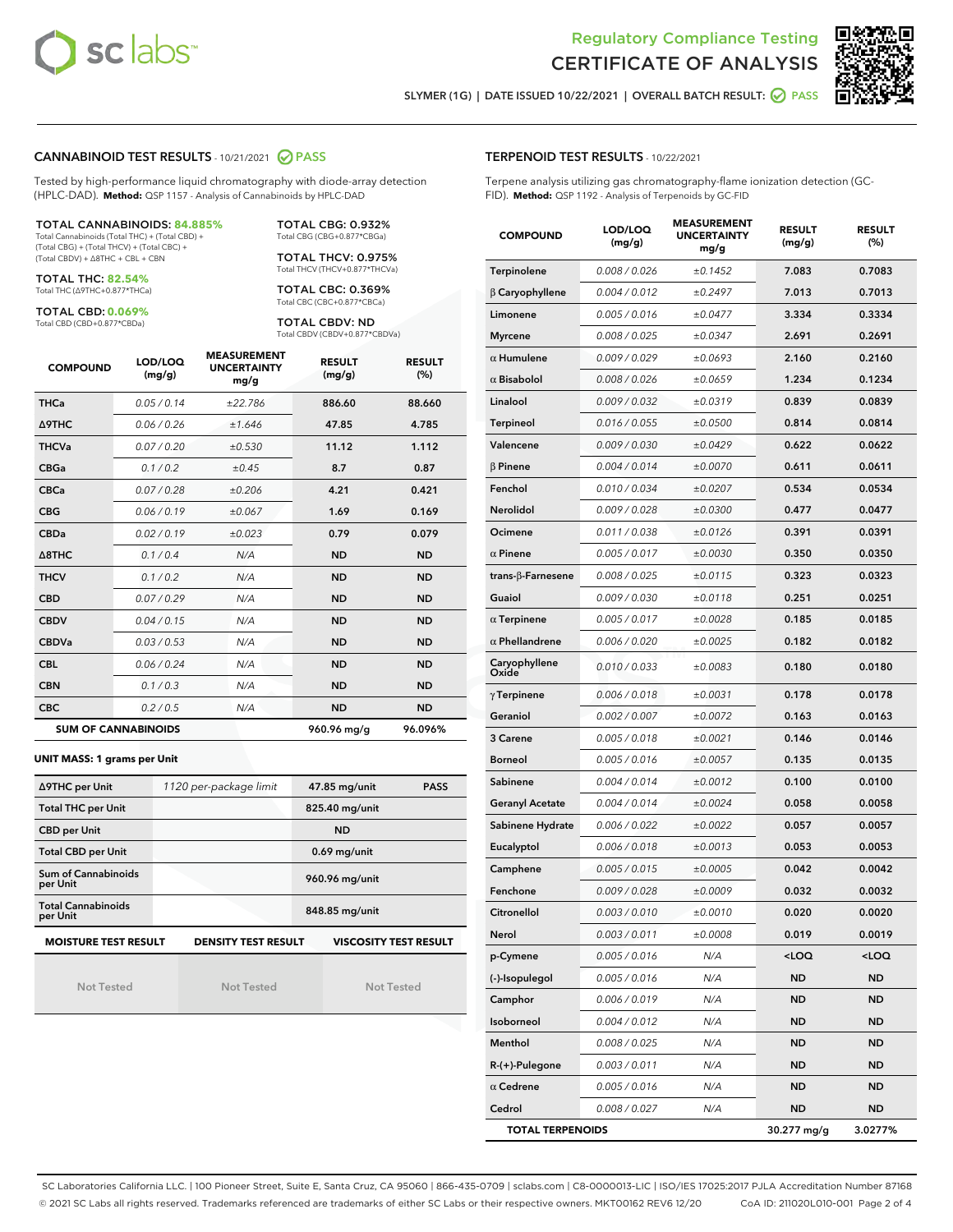



SLYMER (1G) | DATE ISSUED 10/22/2021 | OVERALL BATCH RESULT: 2 PASS

## CATEGORY 1 PESTICIDE TEST RESULTS - 10/22/2021 2 PASS

Pesticide and plant growth regulator analysis utilizing high-performance liquid chromatography-mass spectrometry (HPLC-MS) or gas chromatography-mass spectrometry (GC-MS). \*GC-MS utilized where indicated. **Method:** QSP 1212 - Analysis of Pesticides and Mycotoxins by LC-MS or QSP 1213 - Analysis of Pesticides by GC-MS

| 0.03 / 0.08<br><b>ND</b><br><b>PASS</b><br>Aldicarb<br>$\ge$ LOD<br>N/A<br>Carbofuran<br>0.02 / 0.05<br>$\ge$ LOD<br>N/A<br><b>ND</b><br><b>PASS</b><br>Chlordane*<br>0.03 / 0.08<br>$\ge$ LOD<br>N/A<br><b>ND</b><br><b>PASS</b><br>Chlorfenapyr*<br>0.03/0.10<br>$\ge$ LOD<br>N/A<br><b>ND</b><br><b>PASS</b><br>Chlorpyrifos<br>0.02 / 0.06<br>N/A<br><b>ND</b><br><b>PASS</b><br>$\ge$ LOD<br>Coumaphos<br>0.02 / 0.07<br>N/A<br><b>ND</b><br><b>PASS</b><br>$\ge$ LOD<br>Daminozide<br>0.02 / 0.07<br>N/A<br><b>ND</b><br><b>PASS</b><br>$\ge$ LOD<br><b>DDVP</b><br>0.03/0.09<br>$>$ LOD<br>N/A<br><b>ND</b><br><b>PASS</b><br>(Dichlorvos)<br>Dimethoate<br>0.03 / 0.08<br>$\ge$ LOD<br><b>ND</b><br><b>PASS</b><br>N/A<br>0.03/0.10<br>N/A<br><b>ND</b><br><b>PASS</b><br>Ethoprop(hos)<br>$>$ LOD<br>N/A<br><b>ND</b><br><b>PASS</b><br>Etofenprox<br>0.02 / 0.06<br>$\ge$ LOD<br>Fenoxycarb<br>0.03 / 0.08<br>$\ge$ LOD<br>N/A<br><b>ND</b><br><b>PASS</b><br>0.03/0.08<br>$\ge$ LOD<br>N/A<br><b>ND</b><br><b>PASS</b><br>Fipronil<br>Imazalil<br>0.02 / 0.06<br>$\geq$ LOD<br>N/A<br><b>ND</b><br><b>PASS</b><br>Methiocarb<br>0.02 / 0.07<br>$\ge$ LOD<br>N/A<br><b>ND</b><br><b>PASS</b><br>Methyl<br>0.03/0.10<br>N/A<br><b>ND</b><br><b>PASS</b><br>$\ge$ LOD<br>parathion<br>0.03/0.09<br><b>Mevinphos</b><br>$\ge$ LOD<br>N/A<br><b>ND</b><br><b>PASS</b><br>Paclobutrazol<br>0.02 / 0.05<br>$>$ LOD<br>N/A<br><b>ND</b><br><b>PASS</b><br>0.03 / 0.09<br>N/A<br>$\ge$ LOD<br><b>ND</b><br><b>PASS</b><br>Propoxur<br>0.03 / 0.08<br><b>ND</b><br><b>PASS</b><br>Spiroxamine<br>$\ge$ LOD<br>N/A<br>Thiacloprid<br>0.03/0.10<br>$\ge$ LOD<br>N/A<br><b>ND</b><br><b>PASS</b> | <b>COMPOUND</b> | LOD/LOQ<br>$(\mu g/g)$ | <b>ACTION</b><br><b>LIMIT</b><br>$(\mu g/g)$ | <b>MEASUREMENT</b><br><b>UNCERTAINTY</b><br>$\mu$ g/g | <b>RESULT</b><br>$(\mu g/g)$ | <b>RESULT</b> |
|------------------------------------------------------------------------------------------------------------------------------------------------------------------------------------------------------------------------------------------------------------------------------------------------------------------------------------------------------------------------------------------------------------------------------------------------------------------------------------------------------------------------------------------------------------------------------------------------------------------------------------------------------------------------------------------------------------------------------------------------------------------------------------------------------------------------------------------------------------------------------------------------------------------------------------------------------------------------------------------------------------------------------------------------------------------------------------------------------------------------------------------------------------------------------------------------------------------------------------------------------------------------------------------------------------------------------------------------------------------------------------------------------------------------------------------------------------------------------------------------------------------------------------------------------------------------------------------------------------------------------------------------------------------------------------------------|-----------------|------------------------|----------------------------------------------|-------------------------------------------------------|------------------------------|---------------|
|                                                                                                                                                                                                                                                                                                                                                                                                                                                                                                                                                                                                                                                                                                                                                                                                                                                                                                                                                                                                                                                                                                                                                                                                                                                                                                                                                                                                                                                                                                                                                                                                                                                                                                |                 |                        |                                              |                                                       |                              |               |
|                                                                                                                                                                                                                                                                                                                                                                                                                                                                                                                                                                                                                                                                                                                                                                                                                                                                                                                                                                                                                                                                                                                                                                                                                                                                                                                                                                                                                                                                                                                                                                                                                                                                                                |                 |                        |                                              |                                                       |                              |               |
|                                                                                                                                                                                                                                                                                                                                                                                                                                                                                                                                                                                                                                                                                                                                                                                                                                                                                                                                                                                                                                                                                                                                                                                                                                                                                                                                                                                                                                                                                                                                                                                                                                                                                                |                 |                        |                                              |                                                       |                              |               |
|                                                                                                                                                                                                                                                                                                                                                                                                                                                                                                                                                                                                                                                                                                                                                                                                                                                                                                                                                                                                                                                                                                                                                                                                                                                                                                                                                                                                                                                                                                                                                                                                                                                                                                |                 |                        |                                              |                                                       |                              |               |
|                                                                                                                                                                                                                                                                                                                                                                                                                                                                                                                                                                                                                                                                                                                                                                                                                                                                                                                                                                                                                                                                                                                                                                                                                                                                                                                                                                                                                                                                                                                                                                                                                                                                                                |                 |                        |                                              |                                                       |                              |               |
|                                                                                                                                                                                                                                                                                                                                                                                                                                                                                                                                                                                                                                                                                                                                                                                                                                                                                                                                                                                                                                                                                                                                                                                                                                                                                                                                                                                                                                                                                                                                                                                                                                                                                                |                 |                        |                                              |                                                       |                              |               |
|                                                                                                                                                                                                                                                                                                                                                                                                                                                                                                                                                                                                                                                                                                                                                                                                                                                                                                                                                                                                                                                                                                                                                                                                                                                                                                                                                                                                                                                                                                                                                                                                                                                                                                |                 |                        |                                              |                                                       |                              |               |
|                                                                                                                                                                                                                                                                                                                                                                                                                                                                                                                                                                                                                                                                                                                                                                                                                                                                                                                                                                                                                                                                                                                                                                                                                                                                                                                                                                                                                                                                                                                                                                                                                                                                                                |                 |                        |                                              |                                                       |                              |               |
|                                                                                                                                                                                                                                                                                                                                                                                                                                                                                                                                                                                                                                                                                                                                                                                                                                                                                                                                                                                                                                                                                                                                                                                                                                                                                                                                                                                                                                                                                                                                                                                                                                                                                                |                 |                        |                                              |                                                       |                              |               |
|                                                                                                                                                                                                                                                                                                                                                                                                                                                                                                                                                                                                                                                                                                                                                                                                                                                                                                                                                                                                                                                                                                                                                                                                                                                                                                                                                                                                                                                                                                                                                                                                                                                                                                |                 |                        |                                              |                                                       |                              |               |
|                                                                                                                                                                                                                                                                                                                                                                                                                                                                                                                                                                                                                                                                                                                                                                                                                                                                                                                                                                                                                                                                                                                                                                                                                                                                                                                                                                                                                                                                                                                                                                                                                                                                                                |                 |                        |                                              |                                                       |                              |               |
|                                                                                                                                                                                                                                                                                                                                                                                                                                                                                                                                                                                                                                                                                                                                                                                                                                                                                                                                                                                                                                                                                                                                                                                                                                                                                                                                                                                                                                                                                                                                                                                                                                                                                                |                 |                        |                                              |                                                       |                              |               |
|                                                                                                                                                                                                                                                                                                                                                                                                                                                                                                                                                                                                                                                                                                                                                                                                                                                                                                                                                                                                                                                                                                                                                                                                                                                                                                                                                                                                                                                                                                                                                                                                                                                                                                |                 |                        |                                              |                                                       |                              |               |
|                                                                                                                                                                                                                                                                                                                                                                                                                                                                                                                                                                                                                                                                                                                                                                                                                                                                                                                                                                                                                                                                                                                                                                                                                                                                                                                                                                                                                                                                                                                                                                                                                                                                                                |                 |                        |                                              |                                                       |                              |               |
|                                                                                                                                                                                                                                                                                                                                                                                                                                                                                                                                                                                                                                                                                                                                                                                                                                                                                                                                                                                                                                                                                                                                                                                                                                                                                                                                                                                                                                                                                                                                                                                                                                                                                                |                 |                        |                                              |                                                       |                              |               |
|                                                                                                                                                                                                                                                                                                                                                                                                                                                                                                                                                                                                                                                                                                                                                                                                                                                                                                                                                                                                                                                                                                                                                                                                                                                                                                                                                                                                                                                                                                                                                                                                                                                                                                |                 |                        |                                              |                                                       |                              |               |
|                                                                                                                                                                                                                                                                                                                                                                                                                                                                                                                                                                                                                                                                                                                                                                                                                                                                                                                                                                                                                                                                                                                                                                                                                                                                                                                                                                                                                                                                                                                                                                                                                                                                                                |                 |                        |                                              |                                                       |                              |               |
|                                                                                                                                                                                                                                                                                                                                                                                                                                                                                                                                                                                                                                                                                                                                                                                                                                                                                                                                                                                                                                                                                                                                                                                                                                                                                                                                                                                                                                                                                                                                                                                                                                                                                                |                 |                        |                                              |                                                       |                              |               |
|                                                                                                                                                                                                                                                                                                                                                                                                                                                                                                                                                                                                                                                                                                                                                                                                                                                                                                                                                                                                                                                                                                                                                                                                                                                                                                                                                                                                                                                                                                                                                                                                                                                                                                |                 |                        |                                              |                                                       |                              |               |
|                                                                                                                                                                                                                                                                                                                                                                                                                                                                                                                                                                                                                                                                                                                                                                                                                                                                                                                                                                                                                                                                                                                                                                                                                                                                                                                                                                                                                                                                                                                                                                                                                                                                                                |                 |                        |                                              |                                                       |                              |               |
|                                                                                                                                                                                                                                                                                                                                                                                                                                                                                                                                                                                                                                                                                                                                                                                                                                                                                                                                                                                                                                                                                                                                                                                                                                                                                                                                                                                                                                                                                                                                                                                                                                                                                                |                 |                        |                                              |                                                       |                              |               |

#### CATEGORY 2 PESTICIDE TEST RESULTS - 10/22/2021 @ PASS

| <b>COMPOUND</b>          | LOD/LOQ<br>$(\mu g/g)$ | <b>ACTION</b><br><b>LIMIT</b><br>$(\mu g/g)$ | <b>MEASUREMENT</b><br><b>UNCERTAINTY</b><br>$\mu$ g/g | <b>RESULT</b><br>$(\mu g/g)$ | <b>RESULT</b> |
|--------------------------|------------------------|----------------------------------------------|-------------------------------------------------------|------------------------------|---------------|
| Abamectin                | 0.03/0.10              | 0.1                                          | N/A                                                   | <b>ND</b>                    | <b>PASS</b>   |
| Acephate                 | 0.02/0.07              | 0.1                                          | N/A                                                   | <b>ND</b>                    | <b>PASS</b>   |
| Acequinocyl              | 0.02/0.07              | 0.1                                          | N/A                                                   | <b>ND</b>                    | <b>PASS</b>   |
| Acetamiprid              | 0.02/0.05              | 0.1                                          | N/A                                                   | <b>ND</b>                    | <b>PASS</b>   |
| Azoxystrobin             | 0.02/0.07              | 0.1                                          | N/A                                                   | <b>ND</b>                    | <b>PASS</b>   |
| <b>Bifenazate</b>        | 0.01/0.04              | 0.1                                          | N/A                                                   | <b>ND</b>                    | <b>PASS</b>   |
| <b>Bifenthrin</b>        | 0.02/0.05              | 3                                            | N/A                                                   | <b>ND</b>                    | <b>PASS</b>   |
| <b>Boscalid</b>          | 0.03/0.09              | 0.1                                          | N/A                                                   | <b>ND</b>                    | <b>PASS</b>   |
| Captan                   | 0.19/0.57              | 0.7                                          | N/A                                                   | <b>ND</b>                    | <b>PASS</b>   |
| Carbaryl                 | 0.02/0.06              | 0.5                                          | N/A                                                   | <b>ND</b>                    | <b>PASS</b>   |
| Chlorantranilip-<br>role | 0.04/0.12              | 10                                           | N/A                                                   | <b>ND</b>                    | <b>PASS</b>   |
| Clofentezine             | 0.03/0.09              | 0.1                                          | N/A                                                   | <b>ND</b>                    | <b>PASS</b>   |

#### CATEGORY 2 PESTICIDE TEST RESULTS - 10/22/2021 continued

| <b>COMPOUND</b>               | LOD/LOQ<br>(µg/g) | <b>ACTION</b><br>LIMIT<br>$(\mu g/g)$ | <b>MEASUREMENT</b><br><b>UNCERTAINTY</b><br>µg/g | <b>RESULT</b><br>(µg/g) | <b>RESULT</b> |
|-------------------------------|-------------------|---------------------------------------|--------------------------------------------------|-------------------------|---------------|
| Cyfluthrin                    | 0.12 / 0.38       | $\overline{c}$                        | N/A                                              | ND                      | <b>PASS</b>   |
| Cypermethrin                  | 0.11 / 0.32       | $\mathcal{I}$                         | N/A                                              | ND                      | <b>PASS</b>   |
| Diazinon                      | 0.02 / 0.05       | 0.1                                   | N/A                                              | ND                      | <b>PASS</b>   |
| Dimethomorph                  | 0.03 / 0.09       | 2                                     | N/A                                              | <b>ND</b>               | <b>PASS</b>   |
| Etoxazole                     | 0.02 / 0.06       | 0.1                                   | N/A                                              | ND                      | <b>PASS</b>   |
| Fenhexamid                    | 0.03 / 0.09       | 0.1                                   | N/A                                              | ND                      | <b>PASS</b>   |
| Fenpyroximate                 | 0.02 / 0.06       | 0.1                                   | N/A                                              | <b>ND</b>               | <b>PASS</b>   |
| Flonicamid                    | 0.03 / 0.10       | 0.1                                   | N/A                                              | ND                      | <b>PASS</b>   |
| Fludioxonil                   | 0.03 / 0.10       | 0.1                                   | N/A                                              | <b>ND</b>               | <b>PASS</b>   |
| Hexythiazox                   | 0.02 / 0.07       | 0.1                                   | N/A                                              | ND                      | <b>PASS</b>   |
| Imidacloprid                  | 0.04 / 0.11       | 5                                     | N/A                                              | ND                      | <b>PASS</b>   |
| Kresoxim-methyl               | 0.02 / 0.07       | 0.1                                   | N/A                                              | ND                      | <b>PASS</b>   |
| <b>Malathion</b>              | 0.03 / 0.09       | 0.5                                   | N/A                                              | <b>ND</b>               | <b>PASS</b>   |
| Metalaxyl                     | 0.02 / 0.07       | $\overline{c}$                        | N/A                                              | <b>ND</b>               | <b>PASS</b>   |
| Methomyl                      | 0.03 / 0.10       | 1                                     | N/A                                              | <b>ND</b>               | <b>PASS</b>   |
| Myclobutanil                  | 0.03 / 0.09       | 0.1                                   | N/A                                              | <b>ND</b>               | <b>PASS</b>   |
| Naled                         | 0.02 / 0.07       | 0.1                                   | N/A                                              | ND                      | <b>PASS</b>   |
| Oxamyl                        | 0.04 / 0.11       | 0.5                                   | N/A                                              | ND                      | <b>PASS</b>   |
| Pentachloronitro-<br>benzene* | 0.03 / 0.09       | 0.1                                   | N/A                                              | ND                      | <b>PASS</b>   |
| Permethrin                    | 0.04/0.12         | 0.5                                   | N/A                                              | <b>ND</b>               | <b>PASS</b>   |
| Phosmet                       | 0.03 / 0.10       | 0.1                                   | N/A                                              | ND                      | <b>PASS</b>   |
| Piperonylbu-<br>toxide        | 0.02 / 0.07       | 3                                     | N/A                                              | <b>ND</b>               | <b>PASS</b>   |
| Prallethrin                   | 0.03 / 0.08       | 0.1                                   | N/A                                              | <b>ND</b>               | <b>PASS</b>   |
| Propiconazole                 | 0.02 / 0.07       | 0.1                                   | N/A                                              | ND                      | <b>PASS</b>   |
| Pyrethrins                    | 0.04 / 0.12       | 0.5                                   | N/A                                              | ND                      | <b>PASS</b>   |
| Pyridaben                     | 0.02 / 0.07       | 0.1                                   | N/A                                              | <b>ND</b>               | <b>PASS</b>   |
| Spinetoram                    | 0.02 / 0.07       | 0.1                                   | N/A                                              | ND                      | <b>PASS</b>   |
| Spinosad                      | 0.02 / 0.07       | 0.1                                   | N/A                                              | ND                      | <b>PASS</b>   |
| Spiromesifen                  | 0.02 / 0.05       | 0.1                                   | N/A                                              | <b>ND</b>               | <b>PASS</b>   |
| Spirotetramat                 | 0.02 / 0.06       | 0.1                                   | N/A                                              | ND                      | <b>PASS</b>   |
| Tebuconazole                  | 0.02 / 0.07       | 0.1                                   | N/A                                              | ND                      | <b>PASS</b>   |
| Thiamethoxam                  | 0.03 / 0.10       | 5                                     | N/A                                              | <b>ND</b>               | <b>PASS</b>   |
| Trifloxystrobin               | 0.03 / 0.08       | 0.1                                   | N/A                                              | <b>ND</b>               | <b>PASS</b>   |

SC Laboratories California LLC. | 100 Pioneer Street, Suite E, Santa Cruz, CA 95060 | 866-435-0709 | sclabs.com | C8-0000013-LIC | ISO/IES 17025:2017 PJLA Accreditation Number 87168 © 2021 SC Labs all rights reserved. Trademarks referenced are trademarks of either SC Labs or their respective owners. MKT00162 REV6 12/20 CoA ID: 211020L010-001 Page 3 of 4